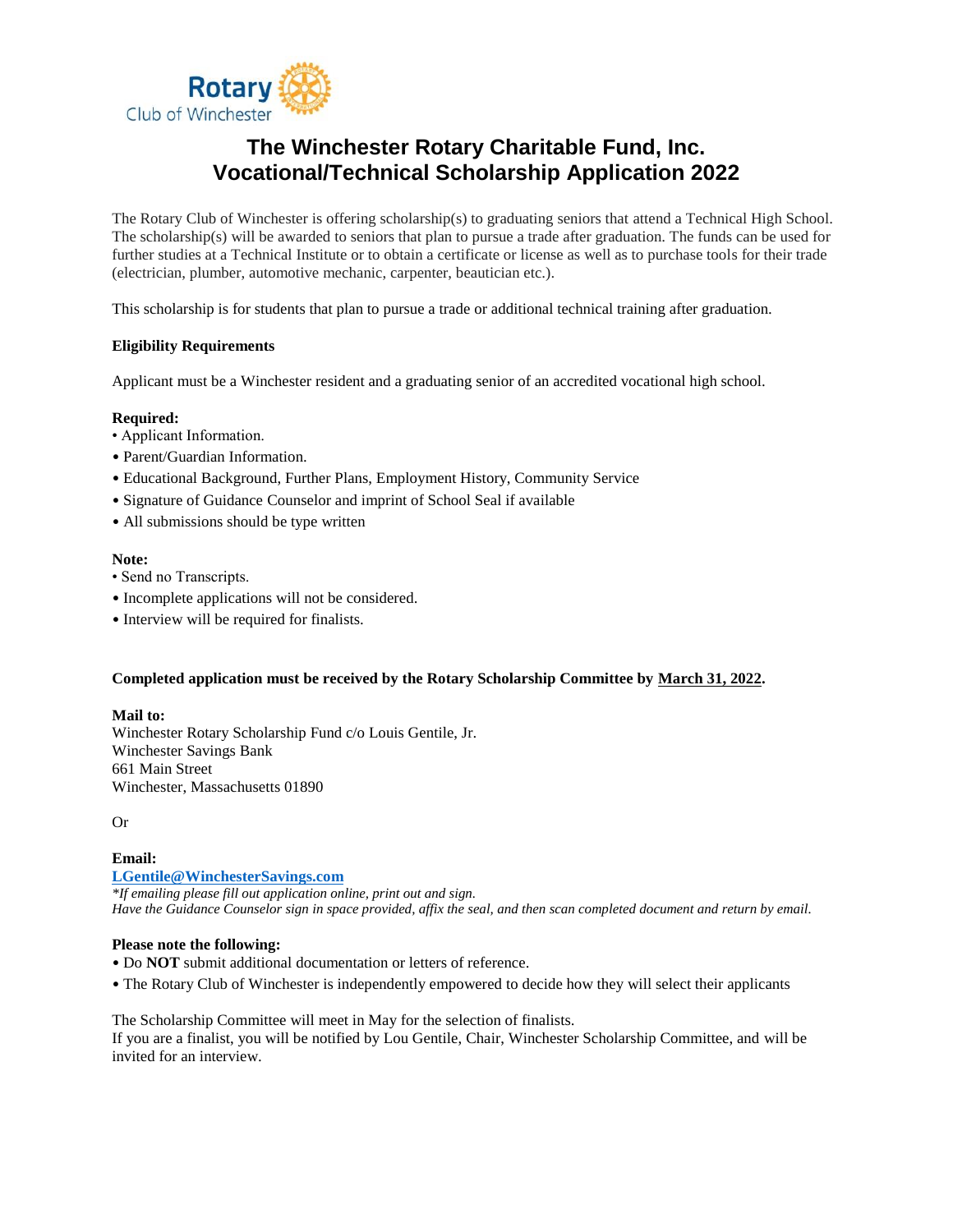### **PERSONAL INFORMATION**

| Click or tap here to enter text.<br><b>Family Name</b> | Click or tap here to enter text.<br>First | Click or tap here to enter text.<br>Middle |
|--------------------------------------------------------|-------------------------------------------|--------------------------------------------|
| Click or tap here to enter text.                       |                                           |                                            |
| Gender                                                 |                                           |                                            |
| Click or tap here to enter text.                       |                                           |                                            |
| Address                                                |                                           |                                            |
| Click or tap here to enter text.                       |                                           |                                            |
| City, ST, Zip                                          |                                           |                                            |
| Click or tap here to enter text.                       | Click or tap here to enter text.          | Click or tap here to enter text.           |
| Telephone                                              | Email                                     | Fax                                        |
| <b>Parent/Guardian Information</b>                     |                                           |                                            |
| Click or tap here to enter text.                       |                                           |                                            |
| Name                                                   |                                           |                                            |
| Click or tap here to enter text.                       |                                           |                                            |
| Address                                                |                                           |                                            |
| Click or tap here to enter text.                       |                                           |                                            |
| City, ST, Zip                                          |                                           |                                            |
| Click or tap here to enter text.                       | Click or tap here to enter text.          |                                            |
| Telephone                                              | Email                                     |                                            |
| Click or tap here to enter text.                       |                                           |                                            |

Relationship to Applicant

## **EDUCATIONAL BACKGROUND**

Location: Click or tap here to enter text. Current GPA: Click or tap here to enter text.

High School: Click or tap here to enter text. Graduation Date: Click or tap here to enter text.

High School Clubs/Activities (do not attach additional list): Click or tap here to enter text.